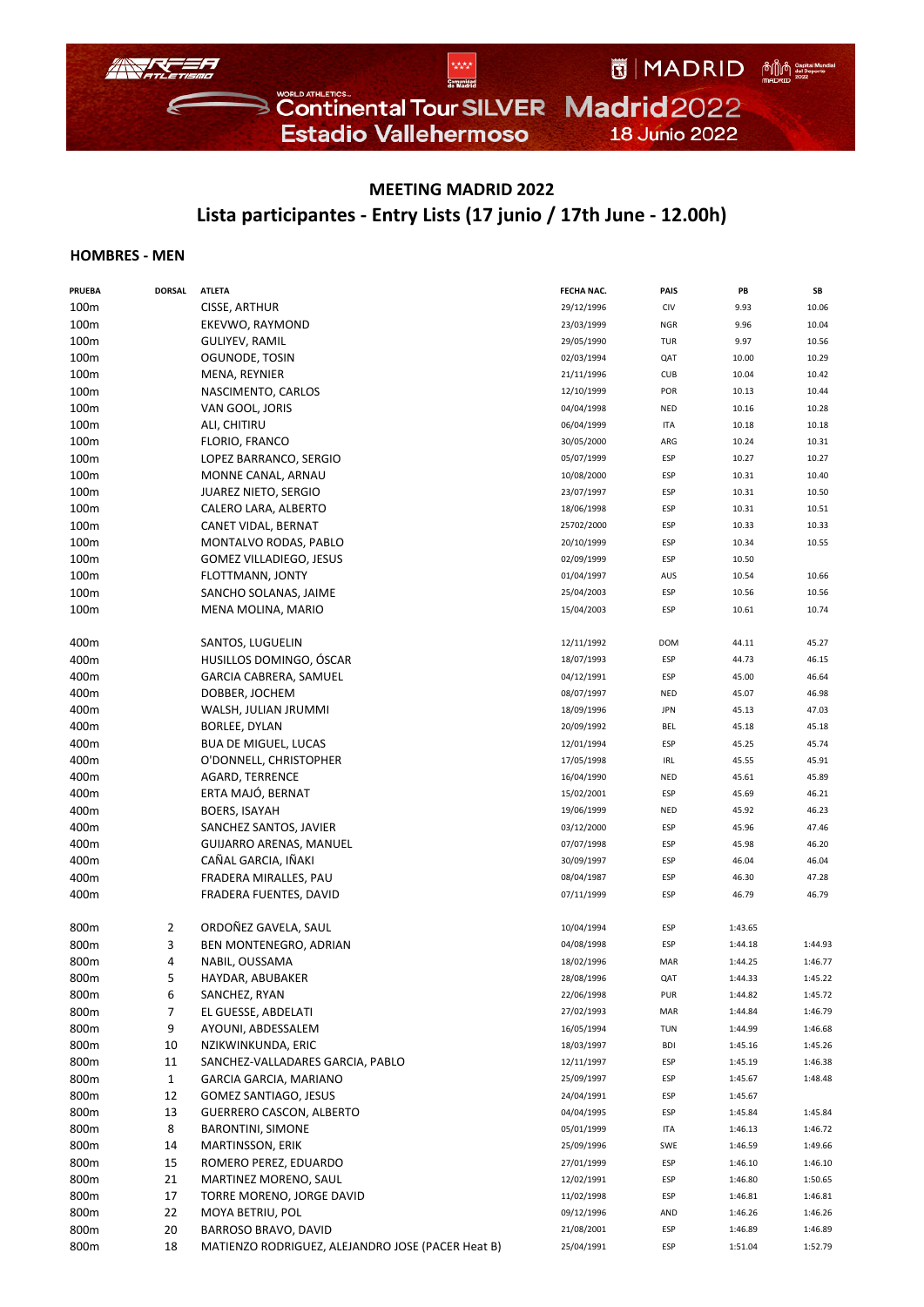| 800 <sub>m</sub> | 19 | ROJO GIL, GUILLERMO (PACER Heat A) | 11/01/1992 | ESP        |       |       |
|------------------|----|------------------------------------|------------|------------|-------|-------|
| 110mh            |    | ALKANA, ANTONIO                    | 12/04/1990 | <b>RSA</b> | 13.11 | 13.48 |
| 110mh            |    | OBASUYI, MICHAEL                   | 12/08/1999 | <b>BEL</b> | 13.32 | 13.56 |
| 110mh            |    | IRIBARNE, ROGER VALENTIN           | 02/01/1996 | <b>CUB</b> | 13.39 | 13.55 |
| 110mh            |    | LLOPIS DOMENECH, ENRIQUE           | 15/10/2000 | ESP        | 13.41 | 13.75 |
| 110mh            |    | FOFANA, HASSANE                    | 28/04/1992 | ITA        | 13.42 | 13.61 |
| 110mh            |    | CISNEROS ALBA, DANIEL              | 02/06/1996 | ESP        | 13.53 | 13.53 |
| 110mh            |    | SANCHEZ MORTE, KEVIN               | 27/03/1999 | ESP        | 13.59 | 13.59 |
| 110mh            |    | HERRERA, MARCOS                    | 30/06/1999 | ECU        | 13.70 | 13.70 |
| High Jump        |    | STARC, BRANDON                     | 24/11/1993 | AUS        | 2.36  | 2.24  |
| High Jump        |    | PRZYBYLKO, MATEUSZ                 | 09/03/1992 | GER        | 2.35  | 2.26  |
| High Jump        |    | DELRYD, FABIAN                     | 15/10/1996 | SWE        | 2.33  | 2.21  |
| High Jump        |    | FASSINOTTI, MARCO                  | 29/04/1989 | <b>ITA</b> | 2.33  | 2.25  |
| High Jump        |    | SHINNO, TOMOHIRO                   | 17/08/1996 | <b>JPN</b> | 2.31  | 2.30  |
| High Jump        |    | CASTRO, LUIS JOEL                  | 28/01/1991 | PUR        | 2.29  | 2.20  |
| High Jump        |    | <b>BAIKSTYS, JUOZAS</b>            | 18/03/1998 | LTU        | 2.27  | 2.18  |
| High Jump        |    | ROJAS LOMBARDO, CARLOS             | 10/04/1995 | ESP        | 2.26  | 2.15  |
| High Jump        |    | DOROSHCHUK, OLEH                   | 04/07/2001 | <b>UKR</b> | 2.24  | 2.24  |
| High Jump        |    | SASTRE ARNAU, ALEXIS               | 03/12/1993 | ESP        | 2.20  | 2.10  |
| Pole Vault       |    | KOPPELAAR, RUTGER                  | 01/05/1993 | <b>NED</b> | 5.80  | 5.70  |
| Pole Vault       |    | CHIARAVIGLIO, GERMAN               | 16/07/1987 | ARG        | 5.75  | 5.41  |
| Pole Vault       |    | YAMAMOTO, SEITO                    | 11/03/1992 | <b>JPN</b> | 5.75  | 5.70  |
| Pole Vault       |    | SALAS PLANAS, DIDAC                | 19/05/1993 | ESP        | 5.61  | 5.40  |
| Pole Vault       |    | MANDUSIC, MAX                      | 12/06/1998 | <b>ITA</b> | 5.61  | 5.61  |
| Pole Vault       |    | LEYVA DONAYRE, ISIDRO              | 25/04/1999 | ESP        | 5.52  | 5.40  |
| Pole Vault       |    | PI PORTET, ALEIX                   | 27/01/1996 | ESP        | 5.46  | 5.46  |
| Pole Vault       |    | <b>GRACIA GASULLA, ALEX</b>        | 20/12/2000 | ESP        | 5.45  | 5.22  |
| Javelin          |    | CAKSS, GATIS                       | 13/06/1995 | LAT        | 87.57 | 83.66 |
| Javelin          |    | RAMOS, LEANDRO                     | 21/09/2000 | POR        | 84.78 | 84.78 |
| Javelin          |    | QUIJERA POZA, MANU                 | 13/01/1998 | ESP        | 83.28 | 83.28 |
| Javelin          |    | QUIJERA POZA, NICOLAS              | 24/06/1996 | ESP        | 80.21 | 69.14 |
| Javelin          |    | SMIT, WALDO                        | 01/01/1999 | <b>RSA</b> | 81.36 | 81.36 |
| Javelin          |    | <b>IGLESIAS GONZALEZ, RODRIGO</b>  | 19/04/1997 | ESP        | 74.97 | 68.78 |

## **MUJERES ‐ WOMEN**

| 200m   |    | BAZOLO, LORÈNE DORCAS              | 04/05/1983 | POR        | 22.64   | 23.42   |
|--------|----|------------------------------------|------------|------------|---------|---------|
| 200m   |    | KARSTOFT, IDA                      | 29/10/1995 | <b>DEN</b> | 22.73   | 22.73   |
| 200m   |    | VAN HUNENSTIJN, MARIJE             | 02/03/1995 | NED        | 22.89   | 23.26   |
| 200m   |    | SIRAGUSA, IRENE                    | 23/06/1993 | <b>ITA</b> | 22.96   | 23.05   |
| 200m   |    | <b>VERVAET, IMKE</b>               | 11/04/1993 | BEL        | 23.05   | 23.27   |
| 200m   |    | SEVILLA LOPEZ-VIEJA, PAULA         | 28/06/1997 | ESP        | 23.07   | 23.07   |
| 200m   |    | CARRILLO AMAYUELAS, LUCIA          | 04/01/2002 | ESP        | 23.09   | 23.09   |
| 200m   |    | BESTUE FERRERA, JAËL SAKURA        | 24/09/2000 | ESP        | 23.19   | 24.77   |
| 1.500m | 30 | HALL, LINDEN                       | 20/06/1991 | AUS        | 3:59.01 | 4:00.58 |
| 1.500m | 31 | PEREZ MIGUEL, MARTA                | 19/04/1993 | ESP        | 4:00.12 | 4:07.93 |
| 1.500m | 32 | ALEMU, KESANET                     | 01/01/2002 | ETH        |         |         |
| 1.500m | 34 | MEZULIANIKOVA, DIANA               | 10/04/1992 | CZE        | 4:03.70 | 4:10.32 |
| 1.500m | 35 | TESFAY, WEZAM                      | 03/01/2005 | <b>ETH</b> | 4:04.12 | 4:04.12 |
| 1.500m | 36 | TROST, KATHARINA                   | 28/06/1995 | GER        | 4:04.29 | 4:04.29 |
| 1.500m | 37 | MEHARI, HIWOT                      | 27/08/2002 | ETH        | 4:04.86 | 4:04.86 |
| 1.500m | 42 | <b>BAKER, ELLIE</b>                | 03/06/1998 | GBR        | 4:06.54 | 4:07.35 |
| 1.500m | 38 | <b>GARCIA ALONSO, MARTA</b>        | 01/01/1998 | ESP        | 4:08.43 | 4:10.99 |
| 1.500m | 39 | RODRIGUEZ MONTERO, LUCIA           | 26/07/1998 | ESP        | 4:08.65 | 4:13.95 |
| 1.500m | 40 | MUÑOZ MARQUES, AGUEDA              | 19/03/1999 | ESP        | 4:09.89 | 4:09.89 |
| 1.500m | 41 | PINACCHIO FERNANDEZ, LUCIA (PACER) | 29/01/2002 | ESP        | 4:28.69 | 4:28.69 |
| 100mh  |    | ZAGRÉ, ANNE                        | 13/03/1990 | BEL        | 12.71   | 13.00   |
| 100mh  |    | SEDNEY, ZOË                        | 15/12/2001 | <b>NED</b> | 12.83   | 12.91   |
| 100mh  |    | DI LAZZARO, ELISA MARIA            | 05/06/1998 | <b>ITA</b> | 12.90   | 13.10   |
| 100mh  |    | GRAVERSGAARD, METTE                | 05/10/1995 | DEN        | 12.92   | 12.92   |
| 100mh  |    | LAVIN, SARAH KATE                  | 28/05/1994 | IRL        | 12.94   | 12.94   |
| 100mh  |    | VAZQUEZ, PAOLA                     | 28/11/1998 | PUR        | 12.98   | 12.98   |
| 100mh  |    | TJIN-A-LIM, MAAYKE                 | 10/01/1998 | NED        | 13.02   | 13.02   |
| 100mh  |    | BAZALAR, DIANA                     | 13/03/1995 | PER        | 13.25   | 13.39   |
|        |    |                                    |            |            |         |         |